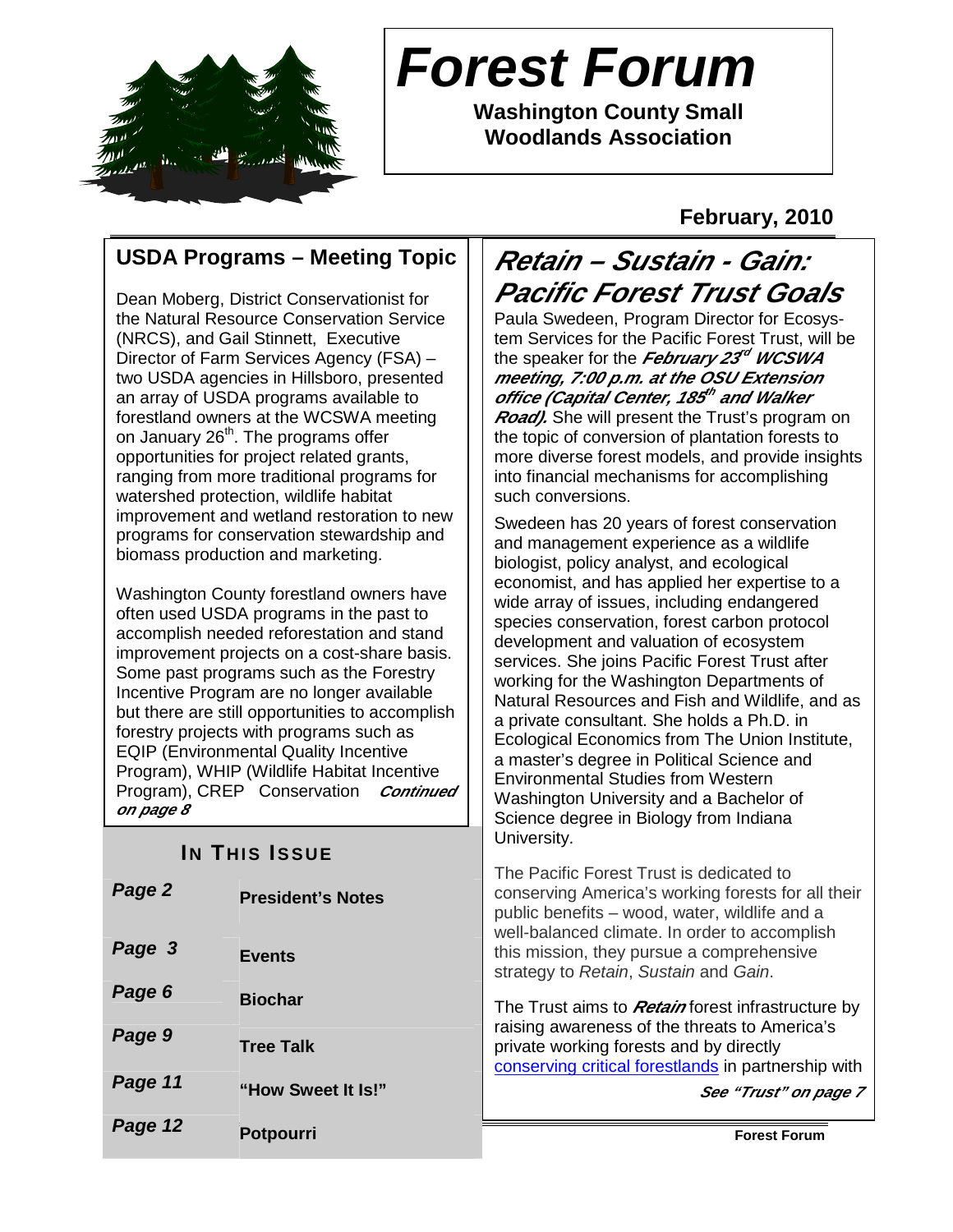# **Notes from the (New) President by Jim Brown**

I am writing this piece on a rainy January  $24<sup>th</sup>$ . Yesterday was sunny, and I spent it working in my forest, doing some mechanical repairs, removing limbs hanging low over the driveway and the county road, and chipping the resulting debris. It is always a pleasure for this city-dweller to work where the air is clean and there are just the sounds of birds, animals, and the wind through the trees – except when I am running machinery. Such work and surroundings make it easy to forget about other goings-on which can affect our tree-farming enterprises. For example:

Timberland was front-page news in The Oregonian on December 27<sup>th</sup>. Seems all of the large timber companies have separated their real estate holdings from the rest of their corporate operations over the last twenty years or so. Now most industrial timberland is owned by Real Estate Investment Trusts, REITs. Their operations are subject to little or no corporate taxes. The REITs can sell parcels of land and/or logs and pay taxes at the current low capital-gains tax rates, resulting in hefty profits. REITs can then pass on the profits to their investors in the form of dividends, which are also taxed at that same low rate - currently. Reductions in capital gains tax rates in the last decade have fueled REIT growth. Share prices of REITs rise as land "values" rise. Together, these phenomena have resulted in rapid turnover of timberland, and sales of some parcels for "higher-value" land uses. Since REITs make their profits from sales of capital assets, the chain connecting land, logs, and finished forest products is all but severed. When timberland is owned by folks who bought it to resell, best practices lose out in favor of minimum practices required to comply with state forestry regulations.

The speculation fueled by REIT transactions has pushed land prices beyond what the business of growing timber can justify. If you have shopped for timberland in the last decade or so, you know prices are so high that the monetary returns from two or three rotations would be required just to reach the point of break-even. Whether all of this affects your own planning is something for you to decide. If these high prices are another "bubble" which eventually pops, REIT investors and forestland speculators will suffer abrupt and substantial losses. Changes in tax policy or just investor perception of a bubble could bring about a rapid decline in prices (or "values", if you like).

In the meantime (hopefully not forever!), if you want to acquire forestland, it will likely be an expensive proposition. If you already own your forest, be grateful for what you have and take good care of it.

If you would like to read the entire Oregonian article, go to **oregonlive.com/oregonian/**, and type in "REIT". It is still on the website as of this date.

I'll try to choose a happier topic next month! Until then, a quote from a fellow on how to plant coast redwood seedlings: "Just plant 'em and stand back!"

### **See you on February 23rd .**

# Jim Brown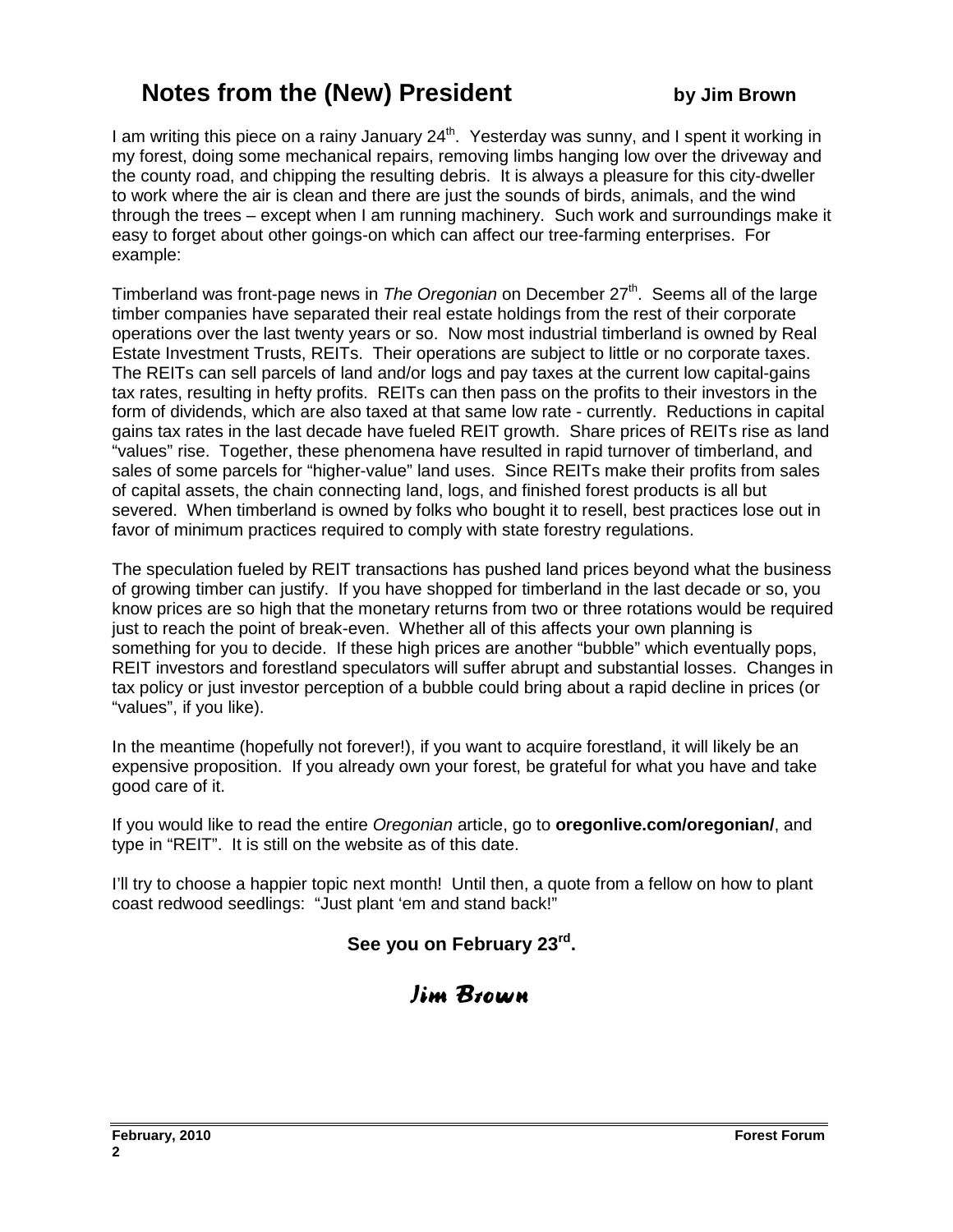#### **WCSWA Leadership**

**President – Jim Brown, 503-284-6455 jimbrownorch@msn.com Vice-President – Scott Hayes, 503- 992-1509 scotthayes@wildblue.net Secretary-Treasurer – Bob Shumaker; 503-324-7825 bshumaker@coho.net**

#### **Board of Directors**:

Dick Courter; 503-297-1660 genetechs@aaahawk.com Art Dummer; 503-357-4258 dajfirwd@peoplepc.com Tom Nygren, 503-628-5472 tnygren@juno.com Sam Sadtler 503-324-0223 sams@teleport.com Bonnie Shumaker – 503-324-7825 bshumaker@coho.net Bill Triest – 503-626-1838 williamht@earthlink.net

#### **Legislative Committee Chair:**

Ron Larson; 503-775-3223 nlarson@reed.edu

**WCSWA Website** www.wcswa.org

**Website Manager: Kathy Scott** Contact Tom Nygren for web postings and information.

**Forest Forum Newsletter** Editors: Tom Nygren & Bonnie Shumaker 503-628-5472 or 503-324-7825 e-mail: tnygren@juno.com or bshumaker@coho.net Proofreaders: Bonnie Shumaker, Dan Hundley, Tom Nygren and Ardis Schroeder

### **The Tree Farm Tradin' Post**

 628-5472. Got a tool or piece of equipment you don't need any more? Or maybe you are looking for A free service to our members: List tree farm items/land to buy, sell, or trade. Contact Tom Nygren, 503 tools, equipment, property, or materials? You can place a free advertisement in Forest Forum. Another way for tree farmers to help each other! (3 month limit)

**For Sale: Illness forces sale**: 40 acre tree farm above Hagg Lake. 30 acres in deferral. Mixed ages and species. Includes home, barn, orchard, pastures, springs and seasonal ponds. Kathy or Steve 503-359-1405

**Wanted:** Ford F250 Diesel. Early 90's 4x4 preferred. Also need a 12K tiltbed trailer. Call Don at 503-357-2942.

**Trade: (none)** 

### **Event Calendar**

| February     | 23 | <b>WCSWA Monthly Meeting, 7:00 p.m., OSU Extension office, Capital</b><br>Center, 185 <sup>th</sup> and Walker Road, Beaverton. Speaker will be Paula<br>Swedeen, PhD, a private consultant and senior policy analyst with<br>Pacific Forest Trust. She will speak on the topic of conversion of<br>plantation forests to more diverse forest models, and provide insights<br>into financial mechanisms for accomplishing such conversions. |
|--------------|----|---------------------------------------------------------------------------------------------------------------------------------------------------------------------------------------------------------------------------------------------------------------------------------------------------------------------------------------------------------------------------------------------------------------------------------------------|
| March        | 13 | <b>WCSWA Native Plant Sale, <math>9 a.m. - 3 p.m.</math></b> Bales Thriftway parking lot,<br>at Farmington and Kinnaman. See WCSWA website, www.wcswa.org<br>for details and order form.                                                                                                                                                                                                                                                    |
|              | 16 | Build Local Alliance Annual Meeting, $4 - 6$ p.m., Ecotrust Building,<br>Portland. Further information can be found at www.buildlocalalliance.org                                                                                                                                                                                                                                                                                           |
|              | 23 | WCSWA Monthly Meeting, 7:00 p.m., OSU Extension office, Capital<br>Center, 185 <sup>th</sup> and Walker Road, Beaverton. Program details will be<br>provided later.                                                                                                                                                                                                                                                                         |
| <b>April</b> | 27 | <b>WCSWA Monthly Meeting, 7:00 p.m., OSU Extension office, Capital</b><br>Center, 185 <sup>th</sup> and Walker Road, Beaverton. Program details will be<br>provided later.                                                                                                                                                                                                                                                                  |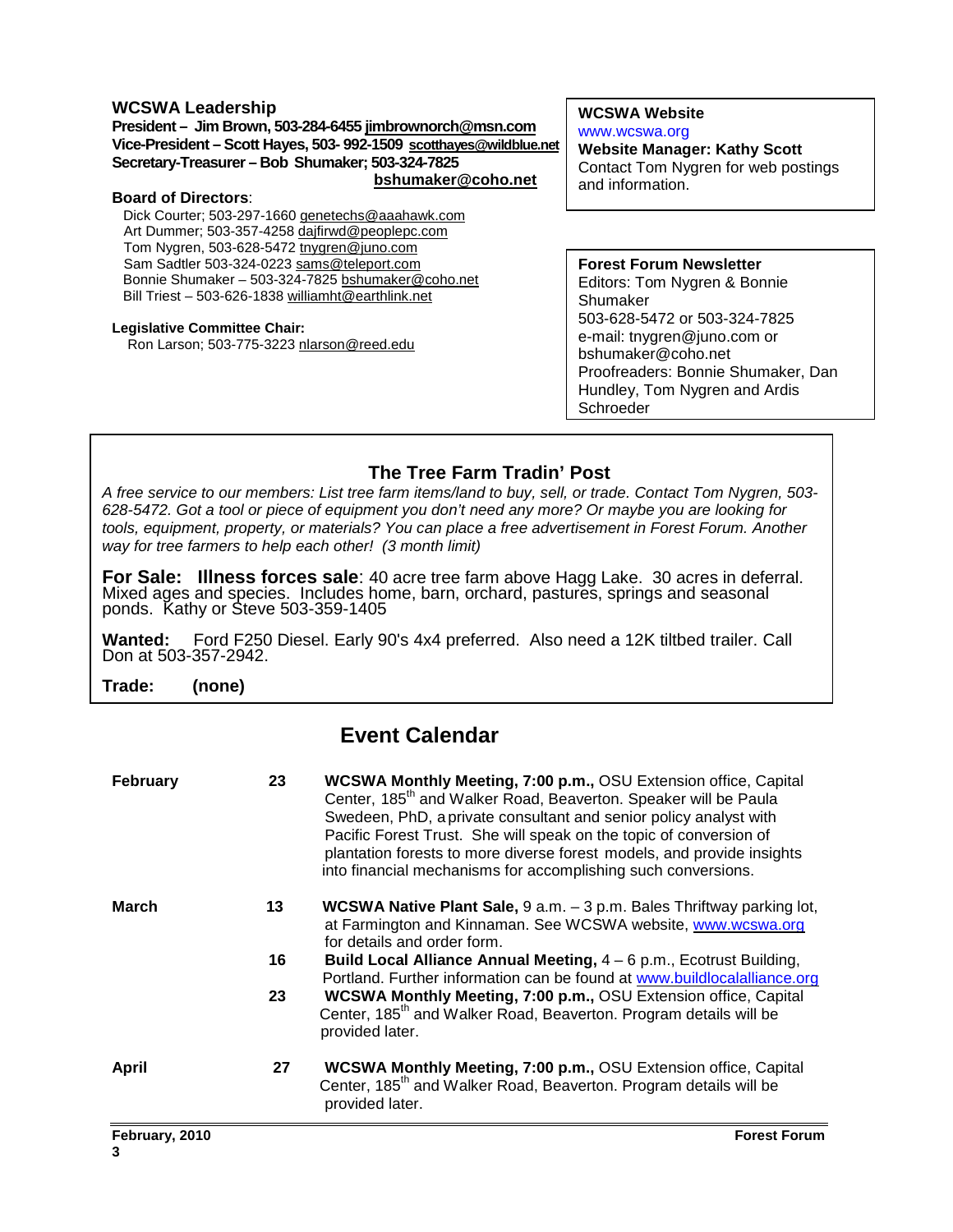# **Advertising Opportunity:**

**The Forest Forum is a monthly newsletter sent out to over 250 members and friends of WCSWA. Advertisers receive free newsletters for the duration of their ads.** 

#### **ADVERTISING RATES (PRICE INCLUDES TYPESETTING & AD PREP)**

**YES!** I want to advertise in the WCSWA Forest Forum. Ad size:

Enclosed is a check or money order for: 1 issue \_\_\_ 4 issues \_\_\_ 12 issues \_\_\_

| Contact______________________                                                                            |  |
|----------------------------------------------------------------------------------------------------------|--|
|                                                                                                          |  |
|                                                                                                          |  |
| Phone<br>the contract of the contract of the contract of the contract of the contract of the contract of |  |
| Fax                                                                                                      |  |
|                                                                                                          |  |

1 issue 4 issues 12 issues 1/12 page  $$15$   $$30$   $$75$ 1/6 page | 25 | 50 | 125  $\frac{1}{4}$  page  $\begin{array}{|c|c|c|c|c|} \hline 35 & 70 & 175 \end{array}$ 1/3 page  $\begin{array}{|c|c|c|c|c|} 45 & 90 & 225 \end{array}$  $\frac{1}{2}$  page | 65 | 130 | 325  $2/3$  page | 86 | 170 | 425 Full page 125 250 625

Please send this form, ad copy, logos, photos, etc. to:

**Dallas Boge, 10735 NW Thornburg Rd, Gales Creek, OR 97117** 

### **Thank you for supporting Washington County Small Woodlands Association!**

### **West Multnomah SWCD Hires Forester**

The West Multnomah Soil and Water Conservation District has announced the hiring of a forester, Michael Ahr, to work on forest resource management and riparian and wildlife habitat restoration. Ahr is a Master of Forestry graduate from Oregon State University, and has worked with Polk County SWCD, Oregon Department of Forestry, and most recently, with the Small Forest Landowner program at the Washington Department of Natural Resources. Michael Ahr begins work with the SWCD in February.

# **For All Your Forest Management Needs,** Let MAP's Experience Work for You

MAP, Inc. specializes in forest management for private woodland owners. Our goal is to create a partnership with our clients and manage their timberland together.







### **Bigger Tree = Less Leaf Area?**

Scientists have discovered that, as a tree increases in size, its total canopy-specific leaf area (SLA) decreases—that is, its total leaf surface area fails to keep pace with increases in total leaf mass.

This diminishing return in SLA may result from changes in the relative numbers of different shoot types bearing leaves with different SLAs as trees increase in overall size

Research by Cornell University scientists Karl Niklas and Edward Cobb published in the January issue of the American Journal of Botany

**February, 2010 Forest Forum**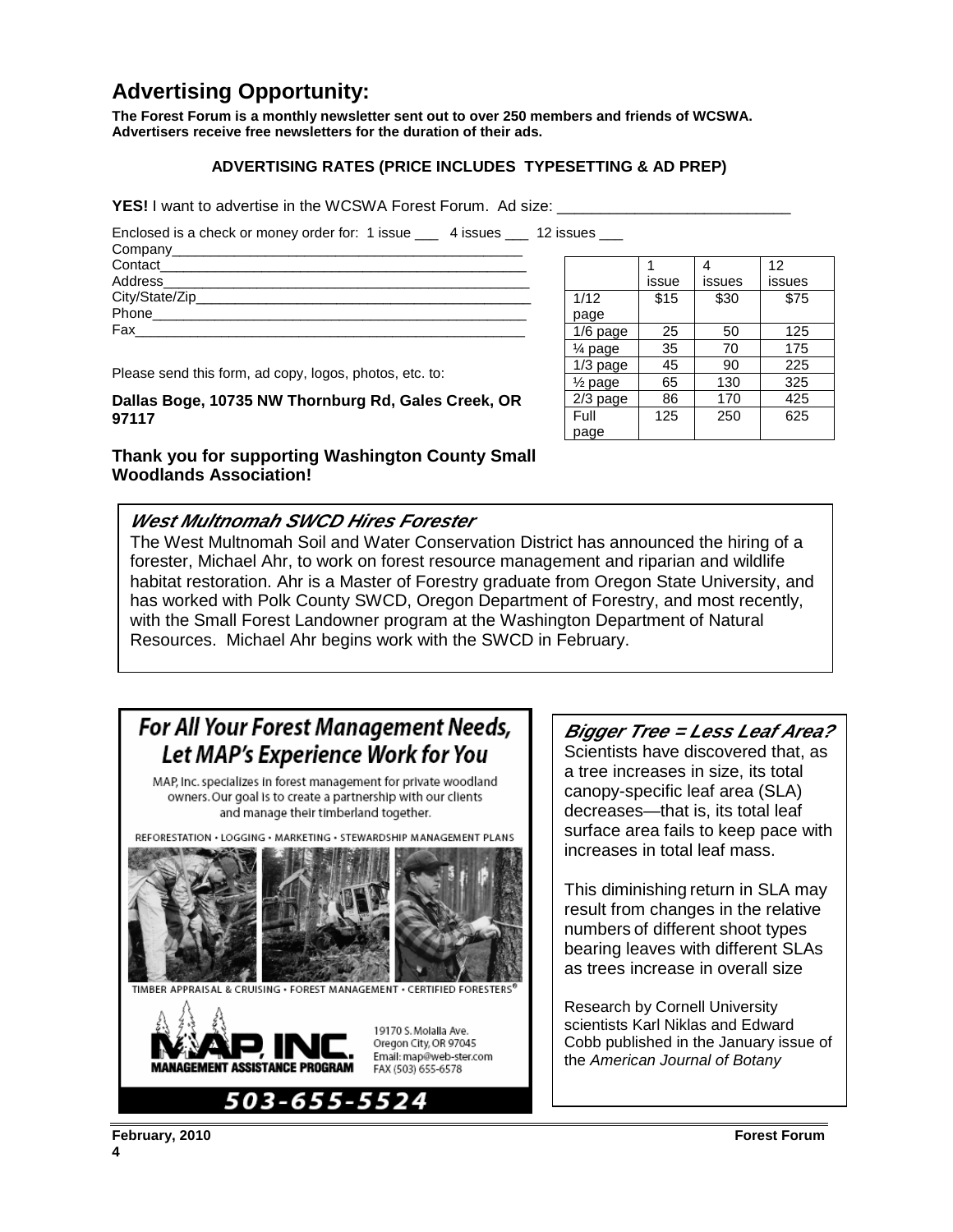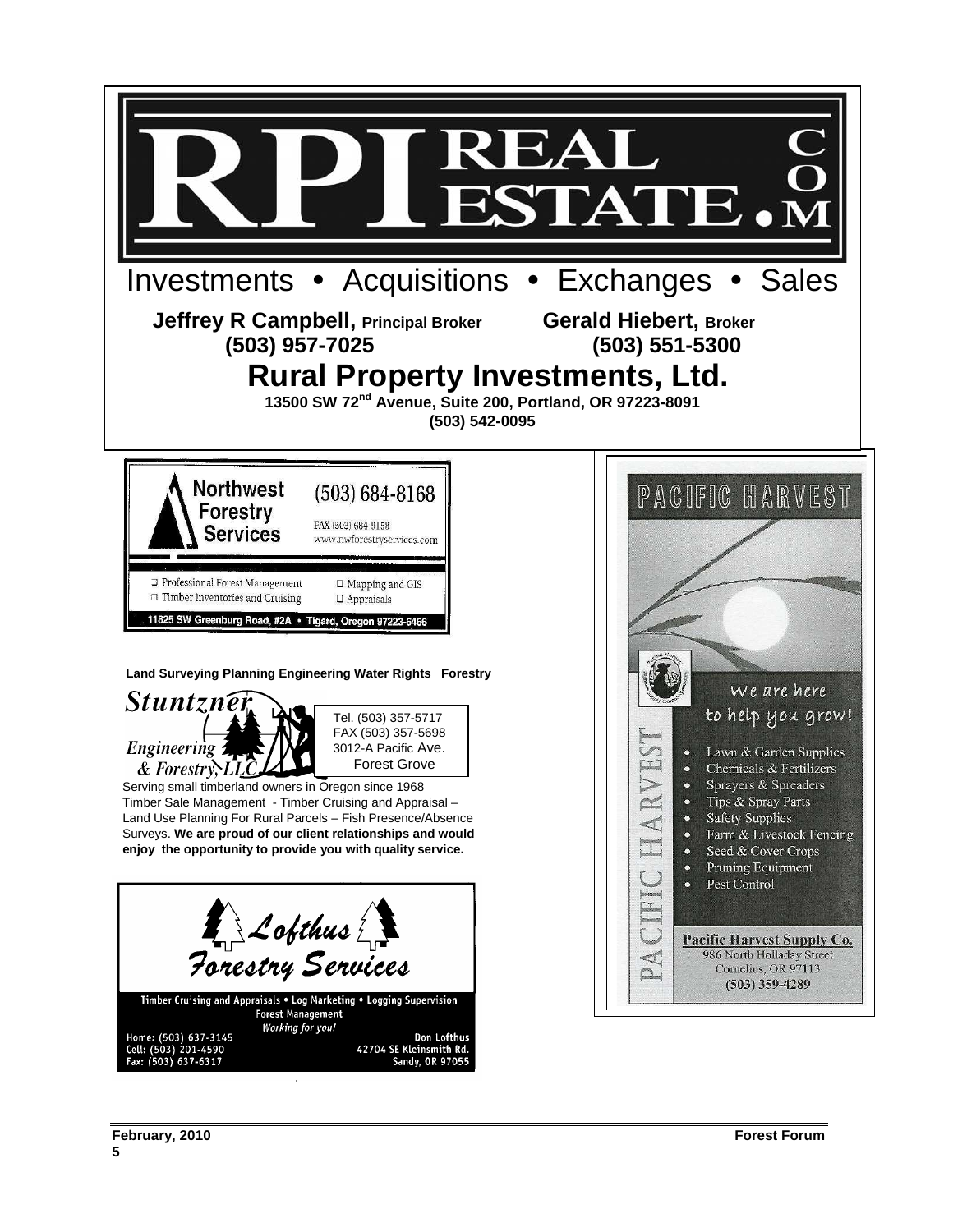

World Forest Investment, Inc.

#### FORESTLAND MARKETING, **INVESTMENT, & CONSULTING**

Real Estate Broker's License in Oregon & Washington

Forestland Marketing & Evaluation Advice

Extensive Network of Forestland Buvers & Sellers

40 Years Forestland Experience Member:

Society of American Foresters Oregon Small Woodlands Association Washington Farm Forestry Association American Tree Farm System

**Mark Willhite** 

PROFESSIONAL FORESTER/BROKER

www.WorldForestInvestment.com Mark@WorldForestInvestment.com 1-503-412-8702

**Reserve The Date July 31 st** 

**July 31st, 2010 is the date of the annual WCSWA Tree Farmer of the Year Tour. This Year the Tour will be on the John Mulholland Tree Farm near Gaston. Plan to be there! Details To Follow**

WARREN TAUSCH, CERTIFIED FORESTER



#### SPECIALIZING IN PARTNERSHIPS

CREATIVE F

 • WITH YOU, THE FOREST OWNER, SEEKING CREATIVE APPROACHES TO YOUNG STAND MANAGEMENT

 • WITH NATURE, IN THE ONGOING CREATION AND EVOLUTION OF A HEALTHY, DIVERSE FOREST!

FREE INITIAL CONSULTATION! CALL WARREN AT 503-481-1921. VISIT MY WEBSITE AT www.tauschforestconsulting.com

# **Eastern Oregon Biochar Plant Prototype**

While politicians and activists debate global warming policies, a Baker County man is doing something to curb greenhouse gases: building a "biochar" processing plant. Eric Twombly plans to build the region's first such plant at the site of the former Ellingson Lumber Co. sawmill near Halfway. The plant will turn biomass -- logging slash and agricultural waste such as grass and wheat stubble -- into a fertilizer that improves the soil and helps it store carbon, Twombly said. The plant also will produce a liquid fuel that can replace stove oil and kerosene. The demonstration plant is a portable version manufactured in Canada.

Bob Parker, Oregon State University Extension Service forestry agent for Baker County, said Twombly's project opens the door to converting biomass into valuable products rather than burning the wastes, which releases carbon dioxide and other greenhouse gases into the atmosphere. Twombly said various organizations around the world are working to expand biomass processing into biochar products as part of the global effort to reduce greenhouse gases, produce clean energy and help wean agriculture from petroleum-based fertilizers and other products by amending soils with biochar. "It's an ancient farming method that converts organic wastes into renewable resources and soil amendments that improve crop yields," Twombly said. **See "Biochar", page 8**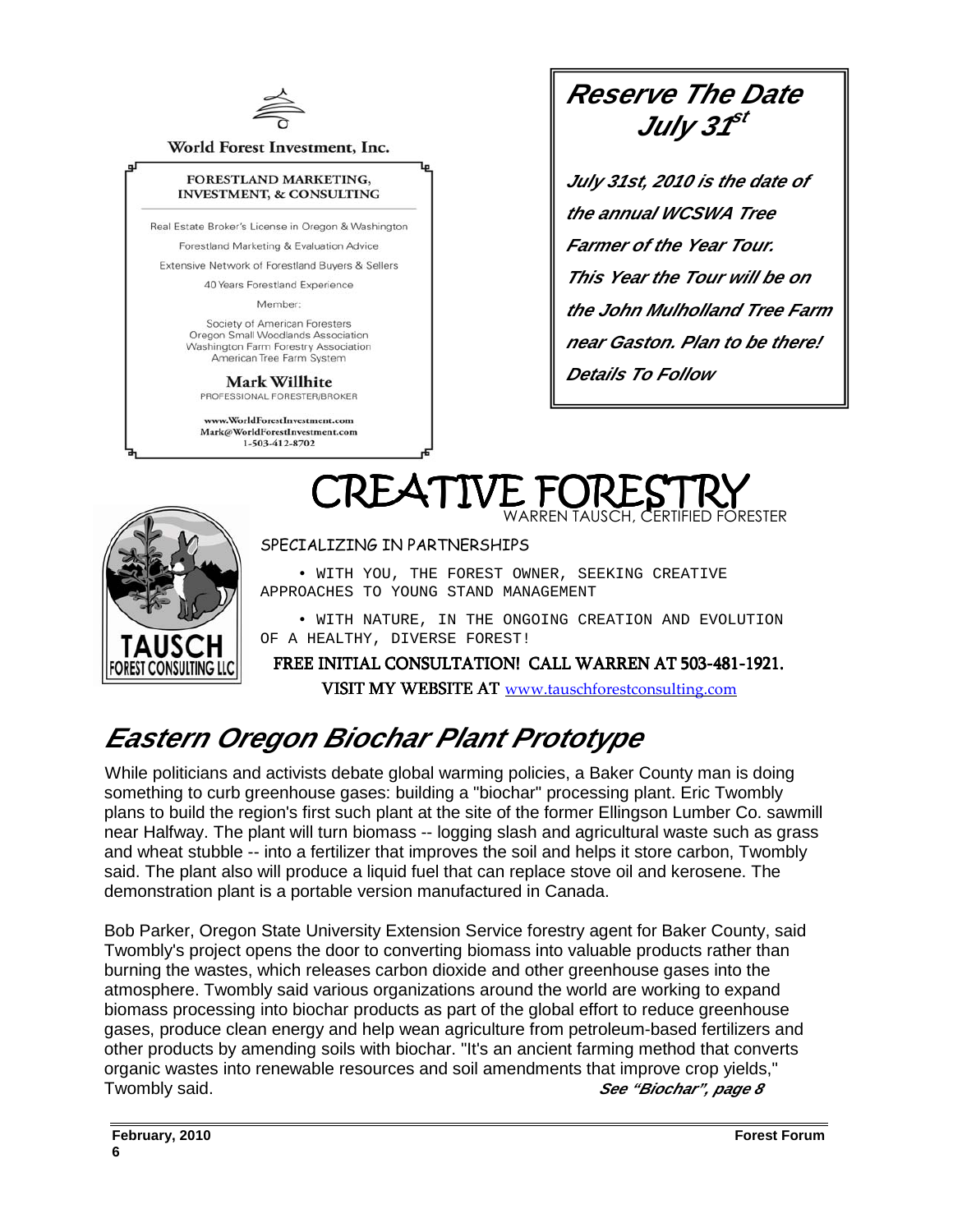# **Trust"**, **continued from page 1**

landowners and communities in California, Oregon and Washington. The Trust leads the country in the use of working forest conservation easements that ensure productive forests stay working. They also help protect the integrity of important public forests by conserving neighboring private lands threatened by development. To date, more than 50,000 acres of forestlands have been conserved.

The Trust **Sustains** forests by employing state-of-the-art forest stewardship practices on the thousands of acres we manage in the Pacific West. We also promote exemplary forest management to forest owners, policymakers and the public so people across the U.S. will better understand that forestry is key to ecosystem conservation.

The Trust helps both landowners and the public **Gain** from working forests by developing and promoting new forest eco-services. These forest eco-services serve as the basis for a sustainable business model that yields financial returns from management practices that reduce forest-based carbon dioxide (CO2) emissions, enhance watershed quality and protect fish and wildlife habitat.

In this category, the Pacific Forest Trust is especially focused on advancing the climate benefits of forests. By leading regional and national efforts to enact climate change policies that unite conservation and management with market-based incentives to reduce greenhouse gas emissions, we are promoting the positive role forests can play to help mitigate global warming. Our leadership in this area has led to the creation of a first-in-the-nation, Californiabased program that allows forest landowners to register and sell CO2 emissions reductions generated by conservation and sustainable management.

**"Forests For Oregon"** – **Oregon Department of Forestry Magazine** 

You may be one of the subscribers to the Oregon Department of Forestry quarterly magazine. With the budget challenges facing the Department, they have now switched to a web-based format. This excellent magazine will now be available only at the ODF website. To go directly to the magazine, http://www.oregon.gov/ODF/PUBS/publications.shtml

# SILVASEED COMPANY **Seedling Nursery Since 1974**

We bring experience with owners that care about their product and customers.

Approximately 10 million seedlings in annual production 1 container site (plugs), 2 bareroot/transplant sites (p+1,  $1+1$ ) Contract growing and spec seedlings for forestry and Christmas tree production

### LET US GROW YOUR SEEDLINGS

David Gerdes **Mike Gerdes** inquiries@silvaseed.com

FORESTERS . NURSERYMAN . SEEDSMAN



"Serving Many of the Reforestation Needs of the World From This Location Since 1889"

# **Pro Lumber?**

Weyerhaeuser has developed a new lumber product for a range of building applications—Pro Series™ Lumber.

According to the company, "proprietary technology and quality control checks remove boards that have a greater tendency to eventually crook, twist, or bow."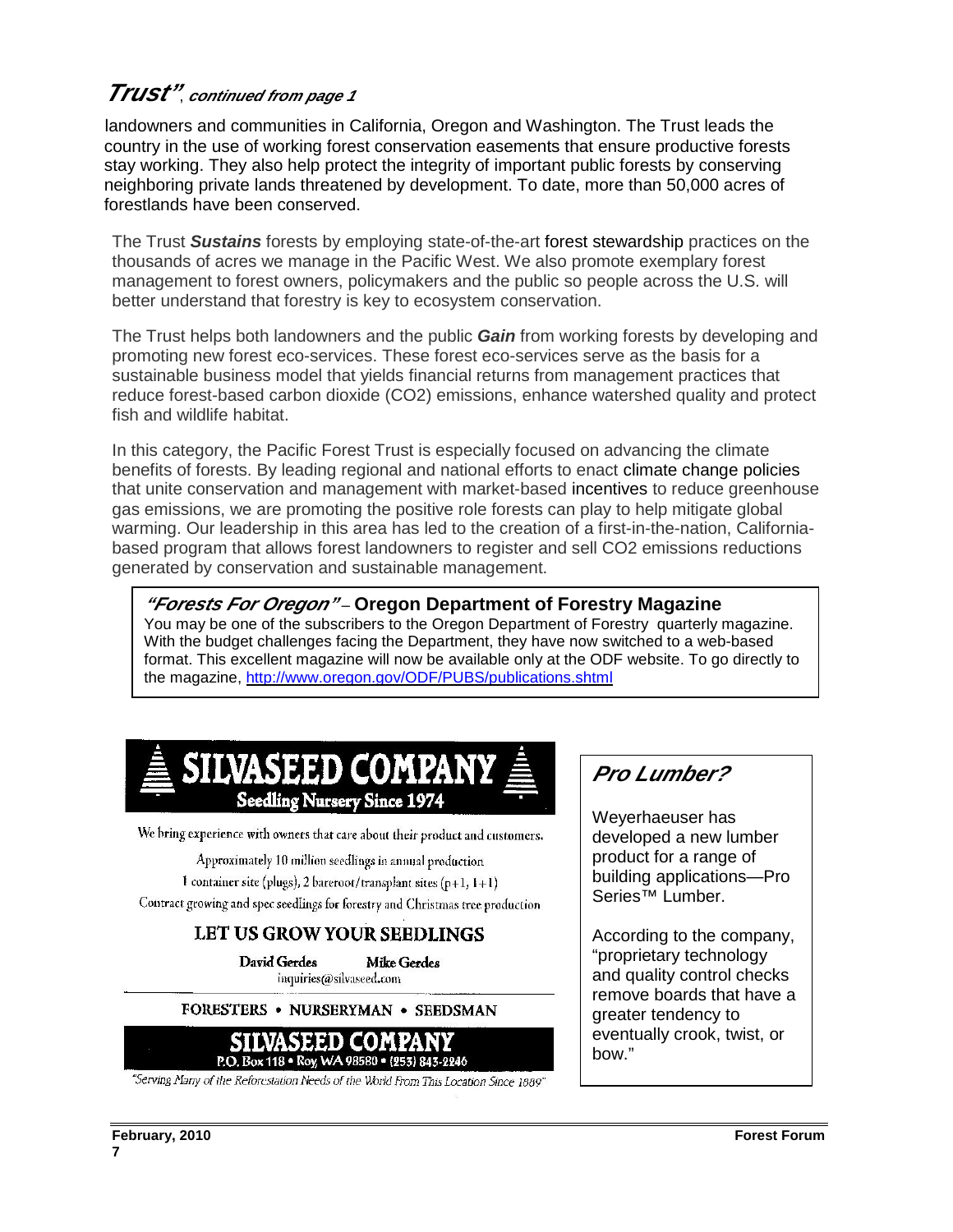# **USDA Programs continued from page 1**

CREP (Conservation Reserve Enhancement Program), and WRP (Wetland Reserve Program). A discussion with Dean or Gail can help you determine if the projects can help you.

There are two new programs, however, which may offer additional opportunities for some woodland owners: **CSP** (Conservation Stewardship Program), and **BCAP** (Biomass Crop Assistance Program).

**CSP** is a program to reward woodland owners for doing a good job, and to encourage additional good forestry practices. In the past, the program has focused on farmers, but is now available to forestland owners also. There are over 70 conservation practices and enhancements included in the program. An evaluation of a woodland as "well-managed" would qualify for a modest payment per acre from the program, and then additional conservation practices could be elected to increase the payment. The enrollment process is relatively simple, and can be initiated by contacting Dean Moberg at the NRCS office.

**BCAP** is designed to assist farmers and foresters who are or could produce biomass (waste from wood milling, pre-commercial thinning, etc.) market their biomass to a qualified biomass crop facility (such as an energy generation plant). The program provides matching payments to biomass producers to offset collection, harvest, storage, and transport of material. The payment is limited to a maximum of \$45 per dry ton for a maximum of 2 years. There are several biomass conversion facilities in the vicinity of Washington County, including West Oregon Wood Products in Banks and Columbia City, Stimson Lumber Company in Forest Grove, SP Newsprint Company in Newberg, and Freres Lumber Company in Lyons and Mill City. Further information on the program and enrollment can be obtained from Gail Stinnett of FSA.

# **Biochar, continued from page 6**

Parker said revenues from biochar and other products made from forest or agricultural biomass wastes are needed to offset the costs of harvesting the wastes, including thinning overcrowded forests. .According to Twombly's Web site -- biocharproducts.com -- his plant will take wood wastes from timber thinning and harvesting, as well as agricultural residues such as corn stalks and wheat stubble, and turns them into biochar products, including a nutrient-rich soil amendment that locks carbon dioxide in the soil when it is applied to crops, pastures or forest lands.

Twombly hopes to move the biochar plant into the forest and operate it close to forest thinning operations so the woody biomass can be processed on site rather than being hauled to town for processing. Twombly said the biochar process is carbon neutral when operated properly. Soils contain 3.3 times more carbon than the atmosphere and 4.5 times more than plants and animals on earth, according to Twombly's Web site. Twombly said the portable plant uses a process called pyrolysis to transform waste residues into biochar or bio-oil, which can be used as a replacement for many petroleum-based products, such as stove oil or kerosene. When biochar is returned to agricultural land it can increase the soil's carbon content permanently, thus establishing a carbon sink to reduce atmospheric carbon dioxide. In environments with low carbon sequestration capacity and previously depleted soils, such as the tropics, studies show infertile soils can be transformed with biochar into fertile soils.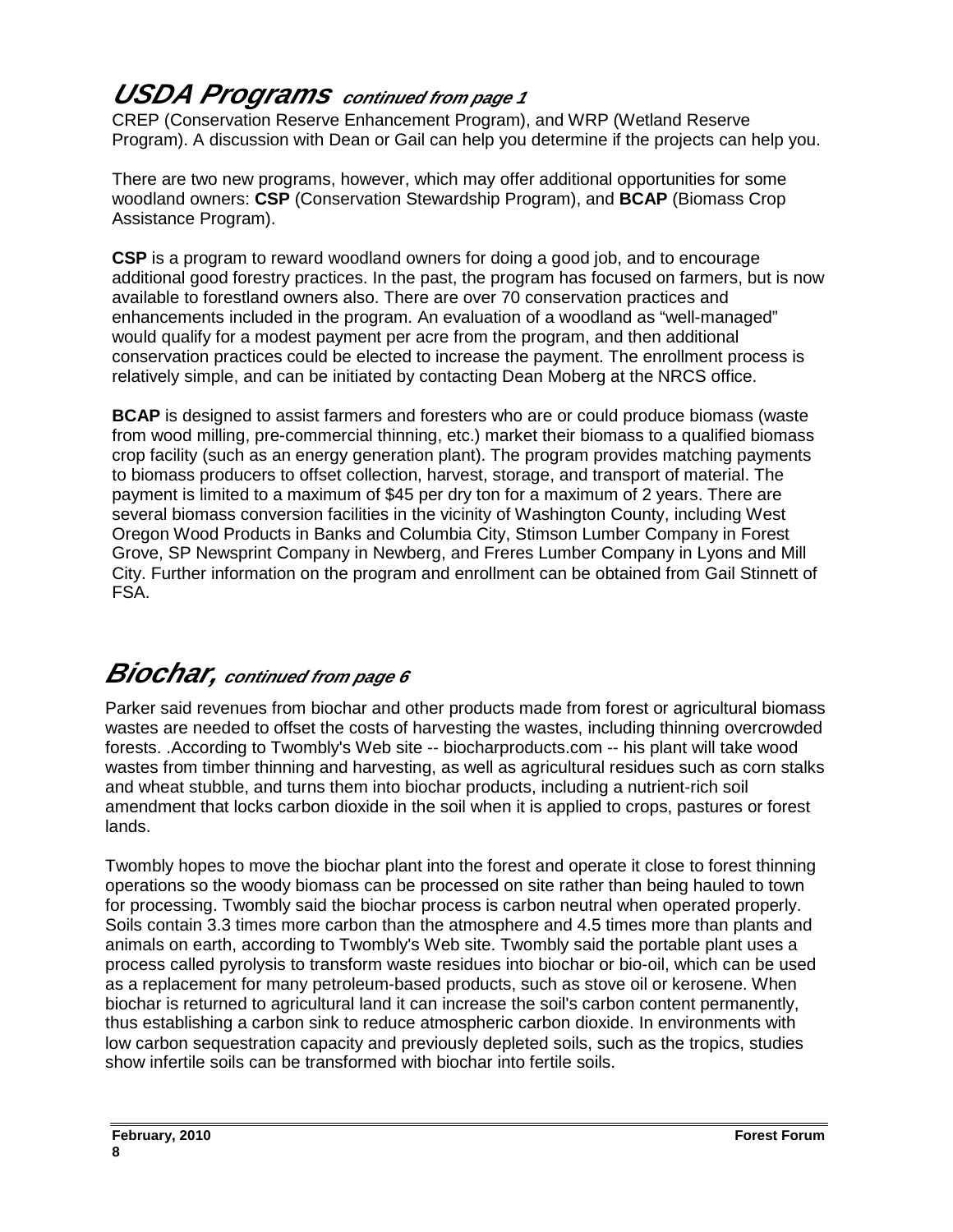# **TREE TALK by Bonnie Shumaker**

### **"We're Not Making Hammers Here"**

 Several years ago, (one of the first years that Bob was in charge of the seedling sale), Lewis River Reforestation Nursery had difficulty getting WCSWA's seedlings lifted from the seed bed on time. The weather was just too wet to get the equipment in the part of the field where our seedlings were growing. Bob was getting pressure from seedling customers and was in turn calling Bob Moore at Lewis River hoping for a good report. Mother Nature wasn't cooperating and during one phone call, Bob Moore said, "There's nothing I can do. We're not making hammers here." Of course he was right. Anyone who farms trees or anything else knows there are circumstances that are simply beyond our control. Bob Moore's statement has since become a family saying for many things that fall into that category of "beyond our control."

 This year, the weather cooperated and the seedlings were lifted early. Bob and I plus eight other willing volunteers loaded into five pick-up trucks (three with trailers attached) and headed up to Lewis River on Monday, January  $25<sup>th</sup>$ . The day before had been extremely wet; however Monday was cloudy but dry. We loaded the seedlings from pallets into our trucks and headed for Wendell Walker's tree farm in North Plains. The seedlings were off-loaded into Wendell's cooler with the same ten volunteers, plus two more. Many thanks to Mel Mortensen, Art Dummer, Mike Jamison, Anne and Richard Hanschu, Scott Hayes, Pam and Peter Hayes and Dick Enger and his neighbor Gary. Bob and I make up the final two volunteers. WCSWA also thanks Wendell and Ian Walker for making their cooler available for storing the seedlings. The pictures show the full cooler. It was good that around 6,000 seedlings were picked up immediately and didn't need to go into the cooler – it was full to capacity.

 The other thanksgiving is that we found customers for all the seedlings that were grown on contract. In this year of poor timber prices with many people electing to let their trees grow another year or two, this was not a sure thing. So this year in the world of growing trees, not hammers, things are doing well. I wish you all "Happy Planting!"





**A full cooler Willing and able volunteers get the job done**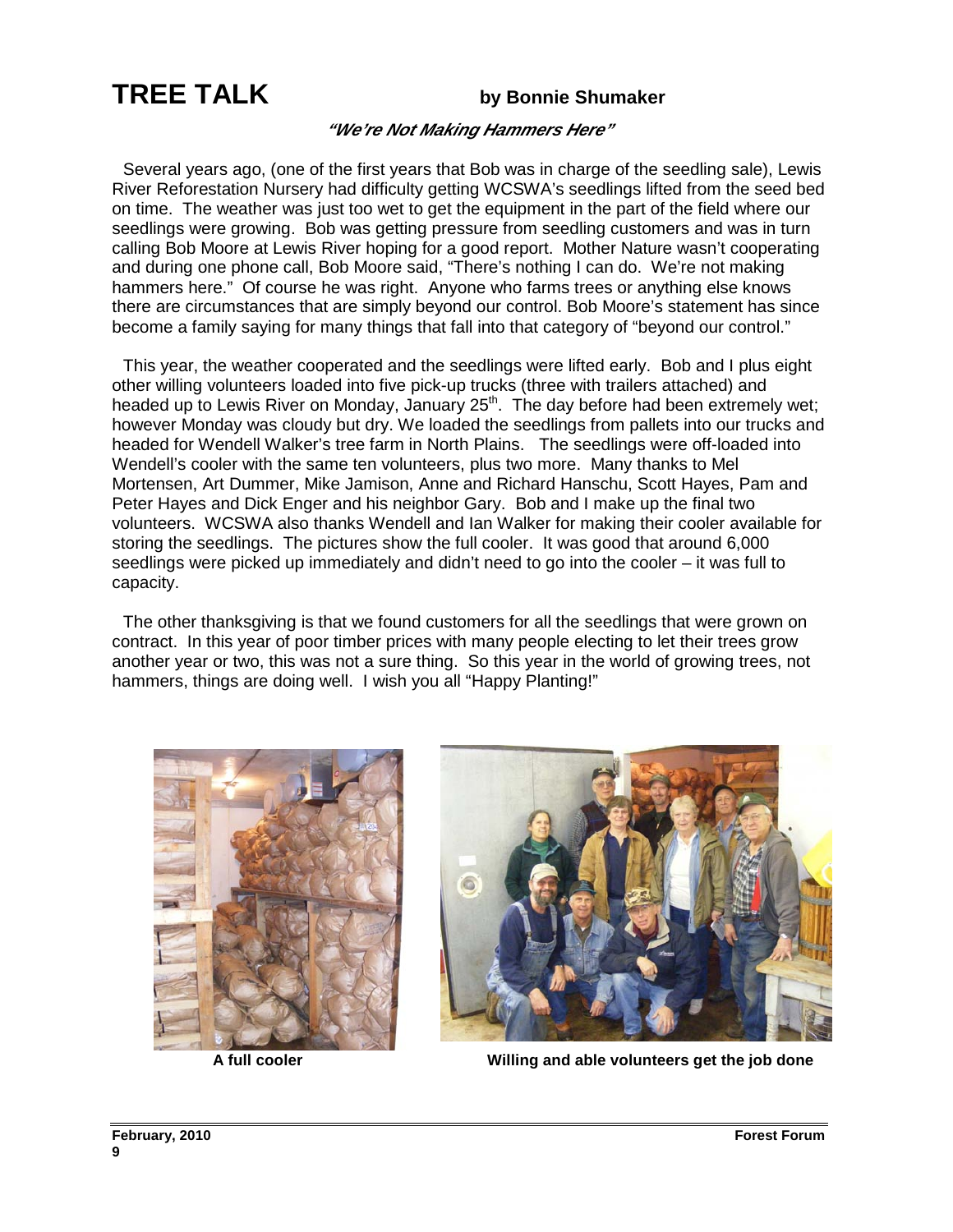

# **Program Committee Looking For Help**

The Program Committee is always interested in hearing member ideas for future monthly meetings or tours. If you have an idea about a program or tour which you think our Association might enjoy, please contact a Program Committee member, Terry Howell, Bill Triest, or Beth Adams.

**Beth - 503-628-0722 Bill – 503-646-5220 Terry – 503-357-2882** 

Seedlings Mitch Taylor at ODF in Forest Grove has some surplus seedlings again this year. He would like to deal in quantities of at least 500, preferably 1000. The trees available are:

- 4,000 high elevation (>1500') Douglas fir P+1's from zone 052, genetically improved seed. Cost is \$350/M
- 6,000 high elevation 512A plug hemlock, coast range seed, at \$350/M.
- May have 3,000 1-1 low elevation Douglas fir from genetically improved 052 seed at \$313/M. Will know soon how many are available
- May have some seed zone 001 P+1 Western red cedar, also, at \$325/M. Will know soon how many are available

Contact Mitch if interested: Mitch Taylor, Reforestation Unit Forester, Oregon Department of Forestry, Forest Grove District, 801 Gales Creek Road, Forest Grove, OR 97116, 503-359-7444, mtaylor@odf.state.or.us

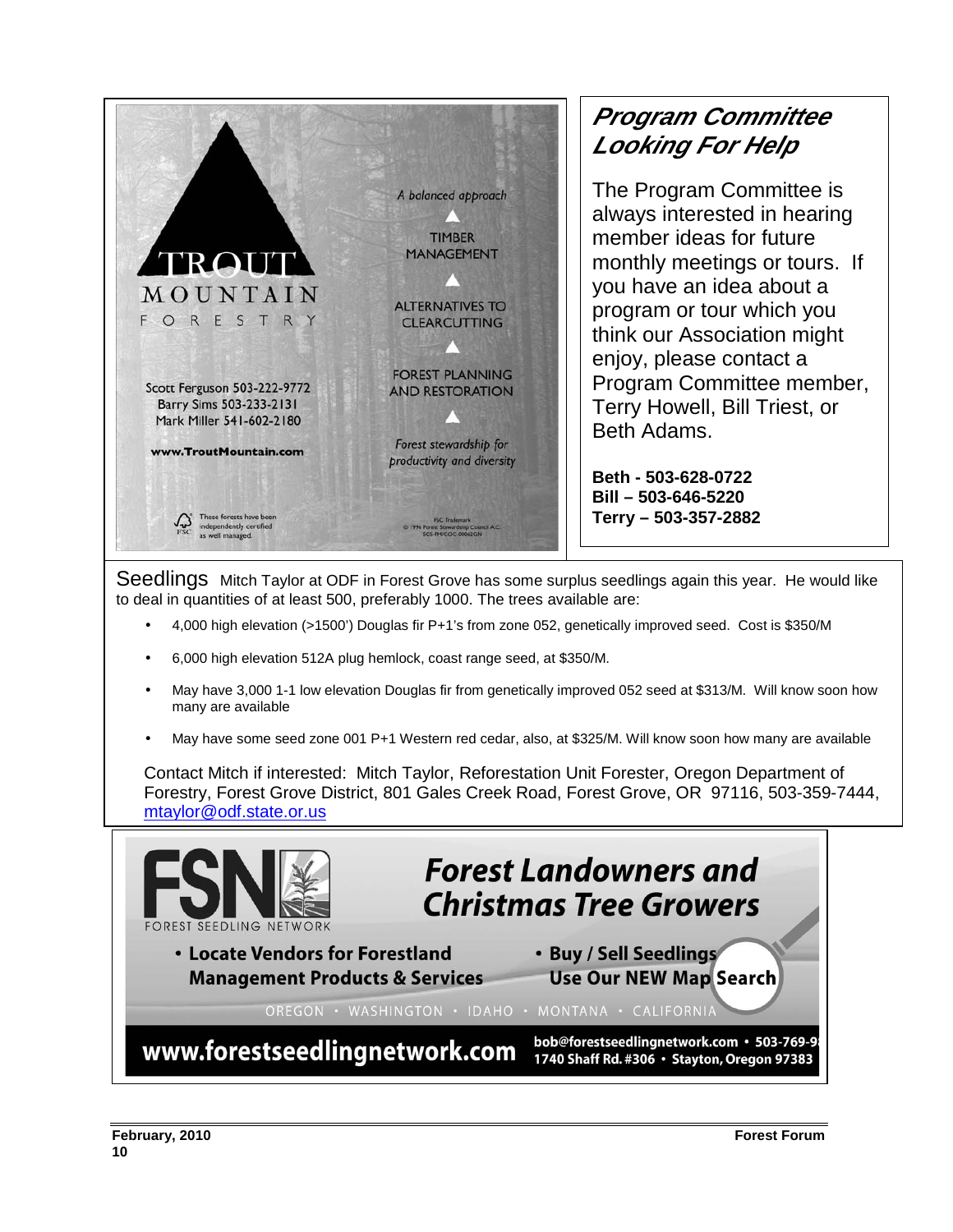# **"How Sweet It Is!" – Maple Syrup In Oregon**

## **by Liz Jacobs**

Maple sap is flowing! After reading about the possibility of making maple syrup from Bigleaf maple (Acer macrophyllum), my family decided to give it a try. It's a fun family project that can help excite the kids about your woodlands. The syrup tastes great and is a nice golden/dark brown. Many of our friends have said they prefer our maple syrup to the kind from back east as this is milder. This is our second season of making syrup.

Not much equipment is needed. We obtained spiles, (the metal spouts that go into the tree) from a maple equipment supplier. Each spile has a hook attached on which you can hang a collection vessel. Pros often use metal buckets, we use old juice jugs. Your collection vessel needs a cover to keep out rainwater; a little square of foil works fine on a jug. A portable drill or a brace and bit are used to drill the hole. Some people claim a brace and bit produce a better flowing hole.



Flow rates vary from tree to tree and we haven't found any particular pattern. We've tapped maples from 5-22 inch dbh. Last year we tapped 10 trees, this year we plan to ultimately tap 20 (only up to 8 so far). Some sources say that maples in boggy areas have a better flow, however all our trees are on a 15% slope of fairly well drained soil at about 650' elevation. Our best flow in 24 hours from a single tree was about 60 ounces.

After collecting sap, the next step is to boil off the water. Our ratio of sap to syrup is about 45:1. We usually start the sap cooking on top of the woodstove in the basement, then as it gets closer to syrup we move it to the kitchen stove so we can keep a better eye on it. We can attest to the fact that once the sugar concentration gets high, a syrup batch can easily burn if not closely watched. Even with our lackadaisical pursuit of syrup making we've produced about 36 ounces.

Bigleaf maple syrup production is a growing cottage industry on Vancouver Island, B.C. One of the experts on the subject is woodlot owner Gary Backlund. He has written a book on the subject titled Bigleaf Sugaring: tapping the western maple . Maple syrup equipment supply shops can be found with an internet search. I recently used Sugarbush Supply http://www.sugarbushsupplies.com/, but there are many. For further reference, the US Forest Service published a research study in 1972 titled Maple Sirup (sic) Production from Bigleaf Maple. Another resource can also be found at http://members.shaw.ca/blmaple/